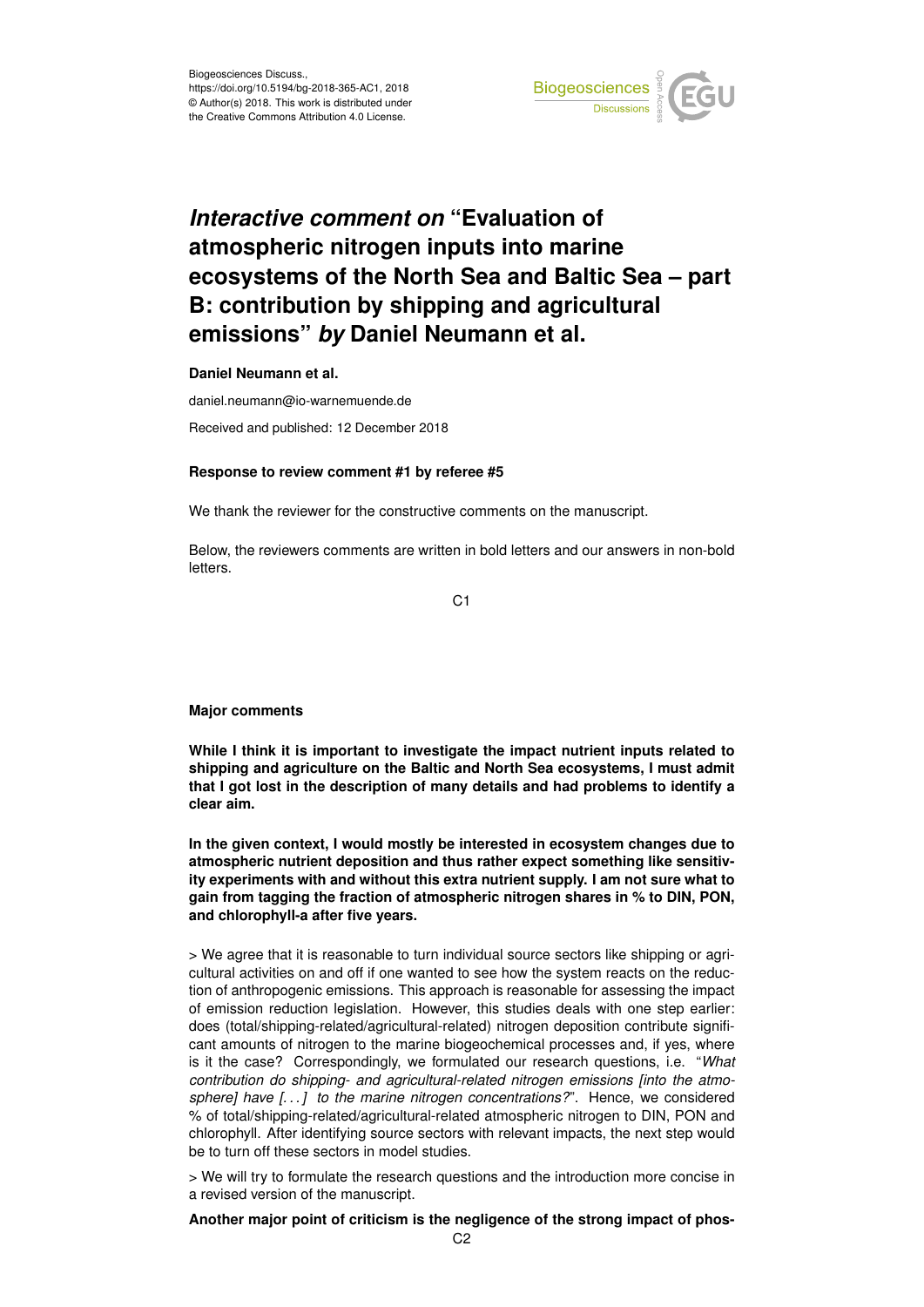#### **phorus. In the presence of nitrogen fixers, I regard the availability of phosphate as key. As I understood it, the phosphate input was set to a fixed value of unknown origin.**

> We are pleased that the reviewer points to this aspect and we strongly agree with the reviewer that correct atmospheric phosphorus deposition is important.

> The fixed value for the phosphorus deposition was set to a value close to the currently by HELCOM suggested value. Someone, whom we could not identify, tuned the value of the phosphorus deposition. We know that this does not comply with the idea of good scientific practice and we are not happy with this situation.

> We are not aware of validated deposition fields of bioavailable phosphorus for the North Sea and Baltic Sea region. OSPAR does not consider this topic and HELCOM suggested one spatio-temporally constant value. We would have liked to stick to the approaches chosen in other model studies but phosphorus deposition commonly is not documented in the Material and Methods sections of respective publication.

> Most main-stream atmospheric chemistry transport models do not consider phosphorus compounds. First, phosphorus is not of high interest for atmospheric chemistry processes. Second, emissions of some source sectors are difficult to estimate: i.e. detailled soil information is necessary to properly calculate wind-blown dust emissions of phosphorus (soil type, phosphorus content, humidity, plant cover). Third, emitted phosphorus compounds are processed during their atmospheric transport and the fraction of bioavailable phosphorus to the time of deposition is difficult to assess.

#### C3

#### **Specific comments**

**2.1 Atmosphere: I repeatedly lost overview. I would find it helpful if there was a more clear separation of the model assumptions, the input and the outcome.**

> We will restructure the section.

## **Also I would expect at least some evaluation of the results (apart from a nonpublished reference).**

> We included a brief comparison with EMEP nitrogen deposition data in companion paper part A. The validation paper has recently been published as discussion paper in Atmospheric Chemistry and Physics as Karl et al. (2018, "*Impact of a nitrogen emission control area (NECA) on the future air quality and nitrogen deposition to seawater in the Baltic Sea region*", doi: 10.5194/acp-2018-1107).

## **While the authors state that everything is rather uncertain, they do not put this uncertainty into perspective. How do the modelled numbers compare the official estimates by HELCOM and OSPAR?**

> We will restructure the section.

> To the best of out knowledge, the estimates of HELCOM and OSPAR are based on EMEP data. We compare EMEP and CMAQ nitrogen deposition in the companion paper part A. CMAQ nitrogen deposition is lower than EMEP nitrogen deposition according to recent comparison study of atmospheric chemistry transport models (Vivanco et al., 2017, doi: 10.1016/j.atmosenv.2016.11.042). Moreover, EMEP nitrogen deposition was closer to land-based nitrogen deposition measurements. Nitrogen deposition measurements above the North Sea and Baltic Sea are not available in reasonable spatial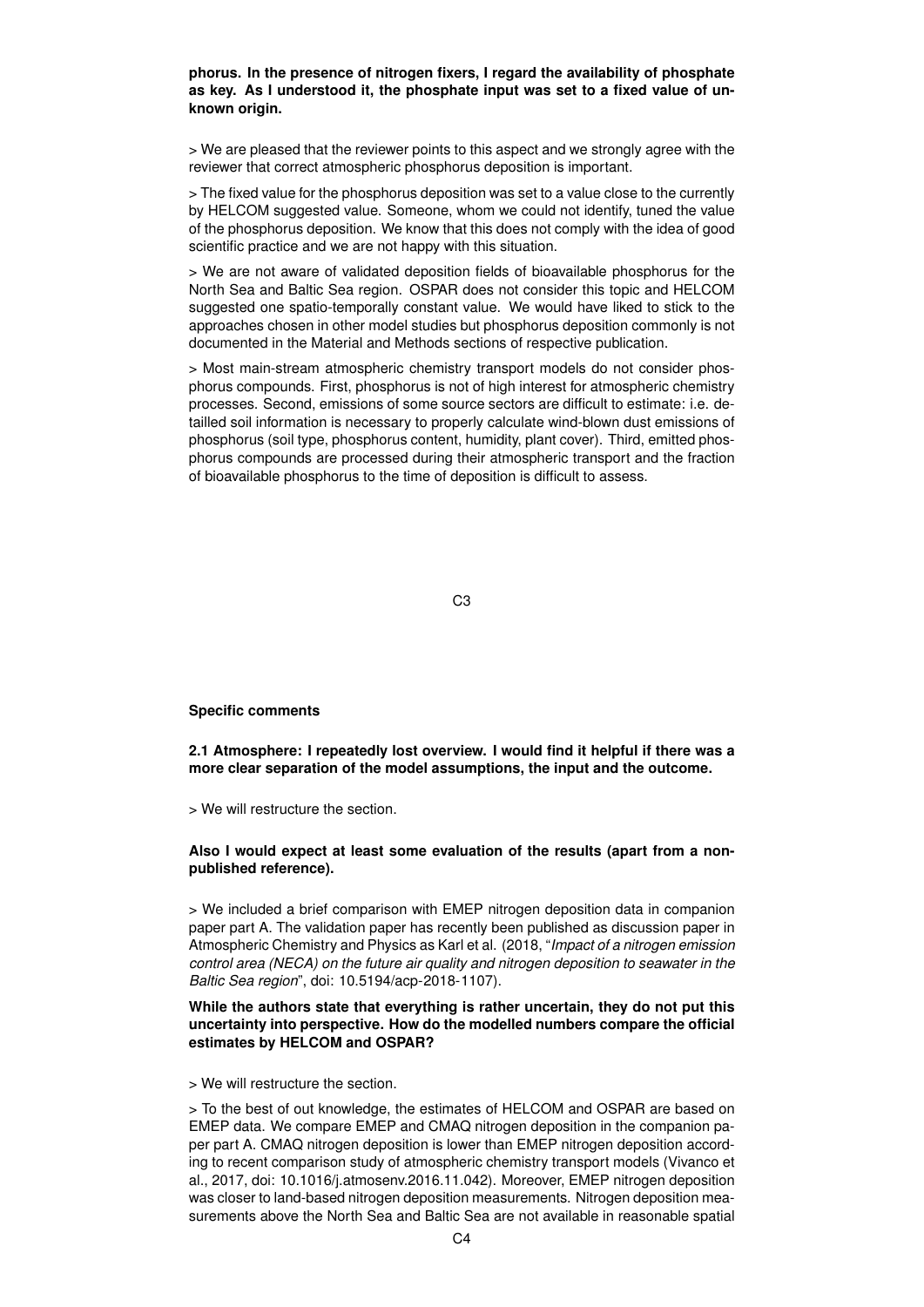or temporal resolution. Hence, one might assume that CMAQ underestimates the nitrogen deposition. We mentioned this in the manuscript (p.19, l.23–26) but should have put this information to another place in the manuscript. We will do it if we are allowed to submit a revised version.

# **2.2 Ocean: Again, I find the model description confusing. Specifically, it did not get clear to me why the simulation time was five years only (while the model is drifting?) [. . . ]**

> We had two major reasons for considering five years. It is explained in companion paper part A. First, we were limited in the computing time when we performed the model simulations for the study. The convergence of the tagged atmospheric nitrogen towards a steady-state seemed to be sufficient after five years in most regions of the model domain except for the Gothland Basin. Second, we are aware of shortingcomings in our model setup with respect to the oxygen cycle and the denitrification in deep layers of the Gothland Basin (companion paper, Fig. 8). We hoped to avoid a feedback of these deep layers on the surface layer concentrations by keeping the simulation time as short as necessary.

## **[. . . ] and, also, it should, at least briefly, be mentioned how the key processes which impact the distribution of nutrients are implemented.**

> We will add information on the transport processes if we are allowed to submit a revised version.

**Also the initial conditions of the model need to be clarified and I had problems to see why the physical model was restarted from its initial conditions (which?) each year.**

C5

> The physical model is restarted each annual iteration from spun-up initial contions for the year 2012. We did this to be able to assess the biogeochemical model results without interferences by the physics: the physics receive no feedback from the biogeochemistry. Thus, the processes are the same in each iteration. Variations in the biogeochemistry from one iteration to the next are only due to biogeochemical processes and not due to variations in the ocean physics. We described it only in companion paper part A (p.9, l.17–20) and forgot to mention it in this part B.

# **In addition, the model description would strongly gain from a comprehensive, clearly arranged list of nutrient sources and sinks in the model (e.g., is there a sediment model and burial? how large is the riverine input?).**

> The sediment is represented by one model layer at the bottom of the sea. It is mentioned in companion paper part A (p.8, l.16–17) but we forgot to describe it in this part B. We will add this information if we are allowed to submit a revised version.

> A detailled list of all processes is included in the Supplementary Material (pdf file starting with bm\_ergom\_2017\_model\_description\*.

## **How did the authors determine the nitrogen fraction of chlorophyll a?**

> We did not describe the usage of chloropyll properly. Chlorophyll is calculated as diagnostic variable from the phyoplankton concentration. Hence, the relative contribution of nitrogen source XY to chlorophyll actually means the quotient of *nitrogen of source XY in phytoplankton* divided by *total nitrogen in phytoplankton*. We decided to show and discuss chlorophyll because chlorophyll concentrations were validated.

**Why did the authors chose to show atmospheric nitrogen shares in % to DIN, PON, and chlorophyll-a . . . ?**